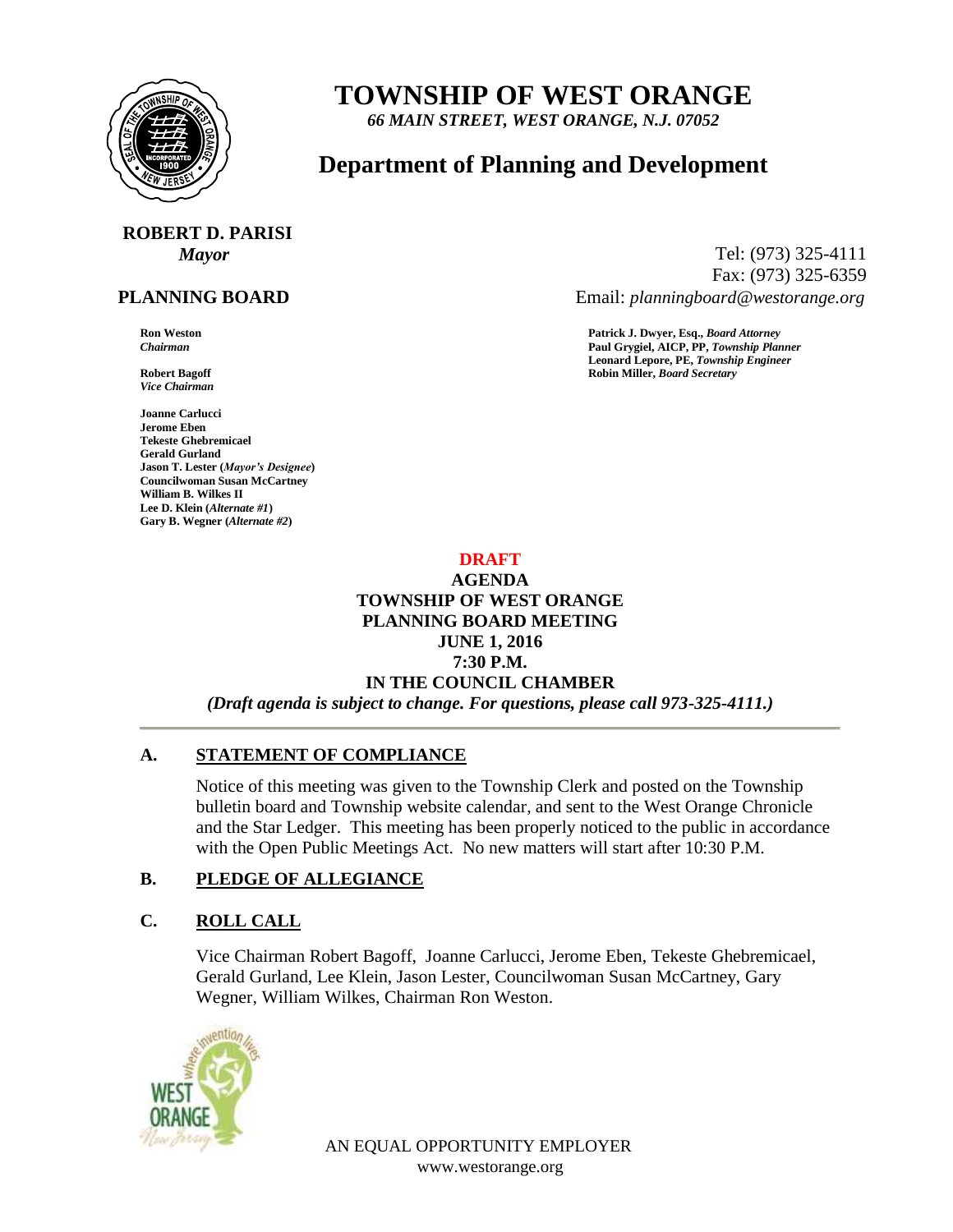# **D. SWEARING IN**

The Township Professionals.

#### **E. ANNOUNCEMENTS**

The next Planning Board regular meeting will be held **July 6, 2016** in the Council Chamber, at **7:30 P.M.**

#### **F. ADOPT MINUTES**

May 4, 2016 October 7, 2015

# **G. RESOLUTION(S)**

**PB-16-04/West Orange Community House/Boys and Girls Club, Inc.** Block: 114; Lots: 78; Zone: MSS 250-252 Main Street Preliminary and Final Site Plan with "C" variances.

#### **PB-16-05C/Essex County/Turtle Back Zoo/Sea Turtle Recovery Exhibit**

Block: 163; Lots: 1; Zone: R-1 560 Northfield Avenue Courtesy Review Applications.

# **PB-16-06C/Essex County/Turtle Back Zoo/ Prairie Dog Exhibit Rehabilitation**

Block: 163; Lots: 1; Zone: R-1 560 Northfield Avenue Courtesy Review Applications.

#### **PB-16-07C/Essex County/Turtle Back Zoo/Amphitheater and Sea Lion Shade Structures**

Block: 163; Lots: 1; Zone: R-1 560 Northfield Avenue Courtesy Review Applications.

**Master Plan Circulation Plan Element Amendment** "Complete Streets" Policy

# **H. APPLICATION(S)**

**PB-16-08/NM Food Corporation d/b/a Manhattan Bagel** Block: 108; Lot: 30; Zone: B-2 575-581 Northfield Avenue Amended Site Plan with "C" variance.



AN EQUAL OPPORTUNITY EMPLOYER www.westorange.org